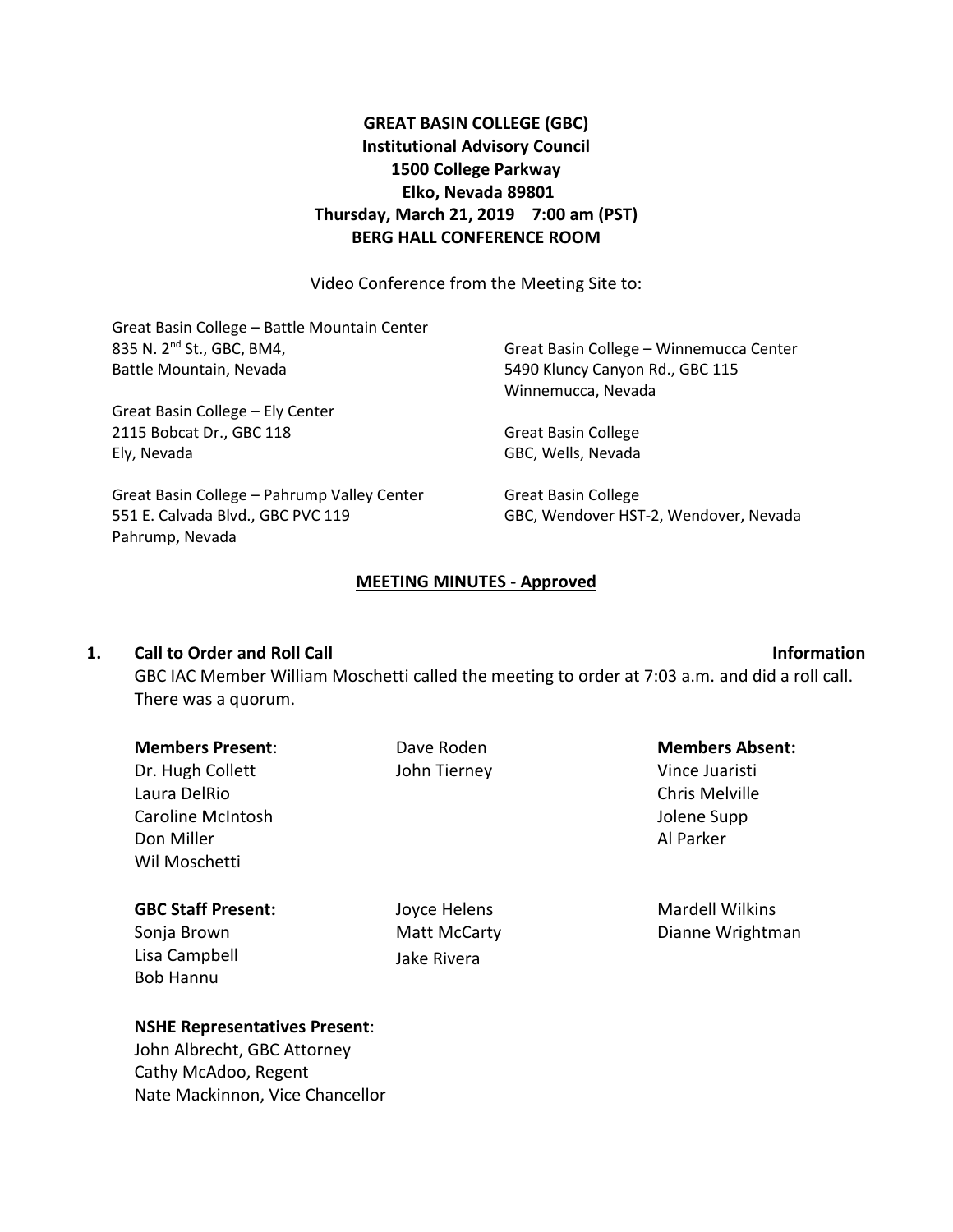### **2. Public Comment** *(see foregoing notation regarding public comment)* **Information** Public comment statement read by Wil Moschetti. There was no public comment.

### **3. Approval of Minutes –** *Wil Moschetti* **Information/For**

GBC Institutional Advisory Council reviewed the minutes for the GBC IAC meetings on May 17, 2018 and March 15, 2018. The meeting on November 15, 2018 was recessed at 7:05 am because there was not a quorum. The agenda was gone through and notes were taken for informational purposes. The meeting that was scheduled for January 17, 2019 was cancelled. Wil Moschetti stated that the meeting on May 17, 2018 did not have a quorum either so these are just informational notes. He also stated if we are not getting quorums then recess the meeting and go through the agenda for informational purposes. If members are missing more than 3 meetings than maybe they should not be on the advisory board. Dave Roden made a MOTION to approve the minutes of the meeting on March 15, 2018; Don Miller seconded the MOTION; MOTION was APPROVED.

### **4 Membership of the GBC IAC –** *Wil Moschetti* **Information/For**

# **Possible Action**

The GBC IAC discussed the chair vacancy and general membership to the GBC IAC. Wil Moschetti introduced John Tierney as the newest member. Wil reported he approached several people at the GBC Foundation Gala about membership and a couple showed interest.

#### **5. Board of Regents' Community College Committee Meeting and the IAC Chairs Meeting Update – Information**

Nate Mackinnon reported the meeting was at the end of November. The meeting cycle is changing for the Community College Committee effective January 1, 2020. The meetings will be in between the regular Board of Regents' meeting: January 17, April 17, August 21 and October 16.

### **6. GBC IAC Business Matters –** *Wil Moschetti* **Information**

Will Moschetti announced he would call upon the GBC administration for update.

Vice President for Academic Affairs, Dr. Sonja Brown reported GBC is gearing up for an accreditation site visit in April 2020. Every seven years is the cycle for accreditation. Three years ago we submitted a site visit report. All sectors of the college will be reviewed. There are good people on the GBC accreditation steering committee so it should be a smooth process. GBC is also looking at the low yield report for programs that have low enrollment and having discussions on new programs.

Vice President for Student Affairs, Jake Rivera reported on student enrollment management issues. The student orientation is being updated. We are working toward mandatory advising

**Possible Action**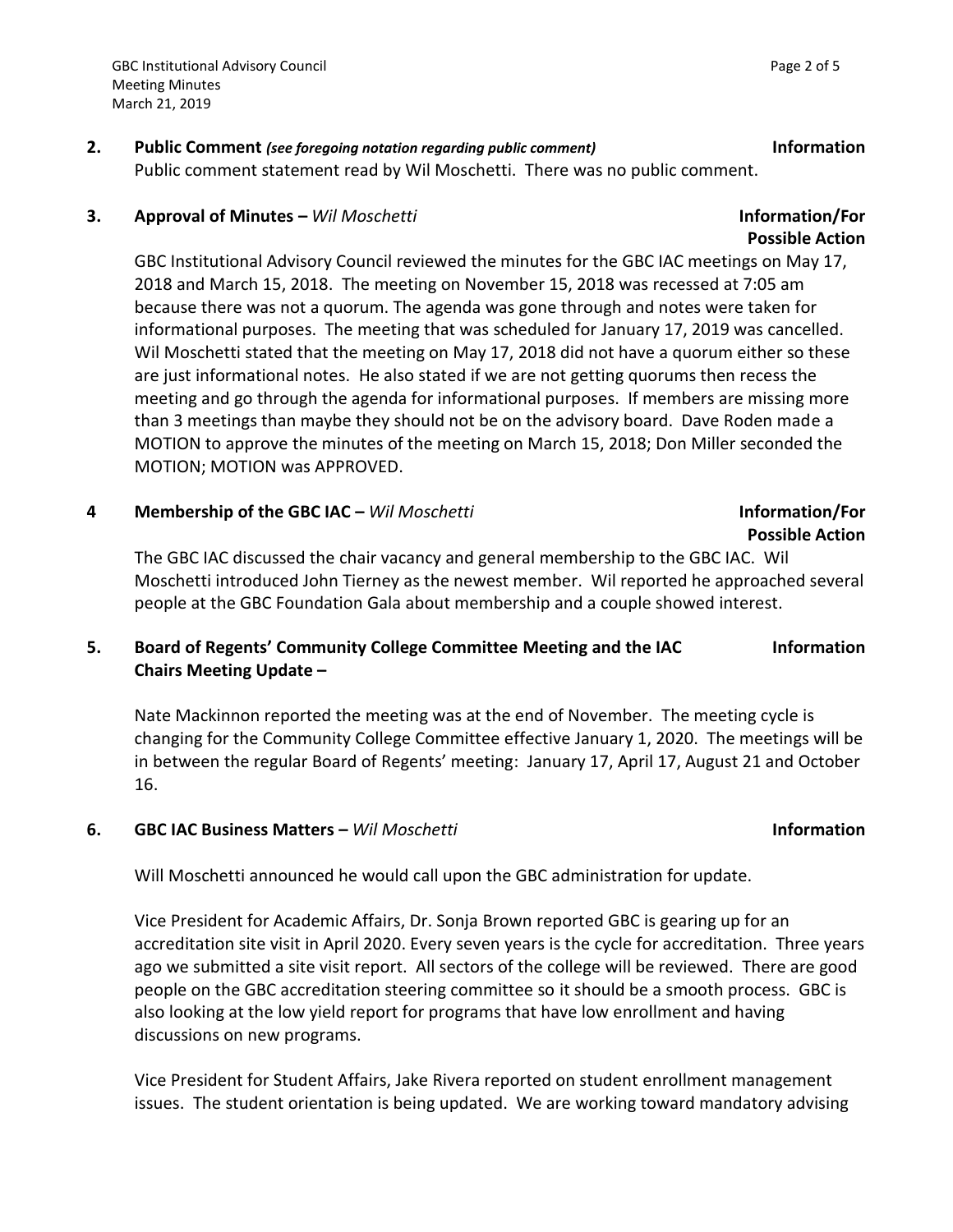for students. To do this we need to build up our advisement staff. We are adapting proactive advising techniques and encouraging students to have an education plan. Jake has created a strategic communications group to bring all communications that go out to students and that it is more intentional and identifying areas where we can combine efforts. We have been looking at marketing and recruiting to develop a cohesive plan. We are looking at how to bridge the gap between enrollment and programs and identifying marketing needs for programs. We have the data on the enrollment side and we are determining how to use that data. The good news is that GBC's default financial aid loan rate went from 21% to 11% in a little over a year. That is great default rate. This is for students who have left the college and are not paying their loans back. We can work on student completion and that should be the focus. Wil Moschetti asked if advisement include mentoring and Jake said mentoring is supplemental to the advising process. We could look at embedding mentoring into the advising process. Jake said GBC's advisement is meeting the mission but not all students are meeting with an advisor. We of course would want 100% of students to meet with an advisor

Wil recognized Regent Cathy McAdoo and she talked about a few things of interest. She has been assigned the chair of the Academic, Research, and Student Affairs Committee. Cathy reported she also serves as the Regent on the Nevada Board of Education. She also participates/attends the legislative and budget hearings as much as she can. There are bills coming up that could affect the Regents and NSHE.

Cathy McAdoo reported that this was the year for her nominate someone for the BOR Distinguished Nevadan Award. She nominated Dr. Norman Christianson a physician in Ely. On May 17 she will be presenting him the award at the UNR commencement. In June a reception will be held in Ely for him.

Lisa Campbell, Center Director for the Winnemucca campus and Dianne Wrightman Center Director of the Pahrump Center both reported on end of year activities and graduation ceremonies.

Wil ask for reports for IAC members:

Dave Roden reported he met with city and county commissioners in Winnemucca. He stated as of July 1 the rural counties can have a 5% tax on diesel to help with roads. The additional tax creates \$1 million per year for Winnemucca. Matt McCarty stated Elko County is in favor of the diesel tax as well. Winnemucca won't see anything on the lithium project until 2021.

Caroline McIntosh said she appreciated the nomination of Dr. Norman Christiansen for the Regents' Distinguished Nevadan Award.

Wil Moschetti talked about the yearly project of distribution dictionaries to all the 3<sup>rd</sup> graders in the Elko schools.

### **7. Superintendents' Update Information**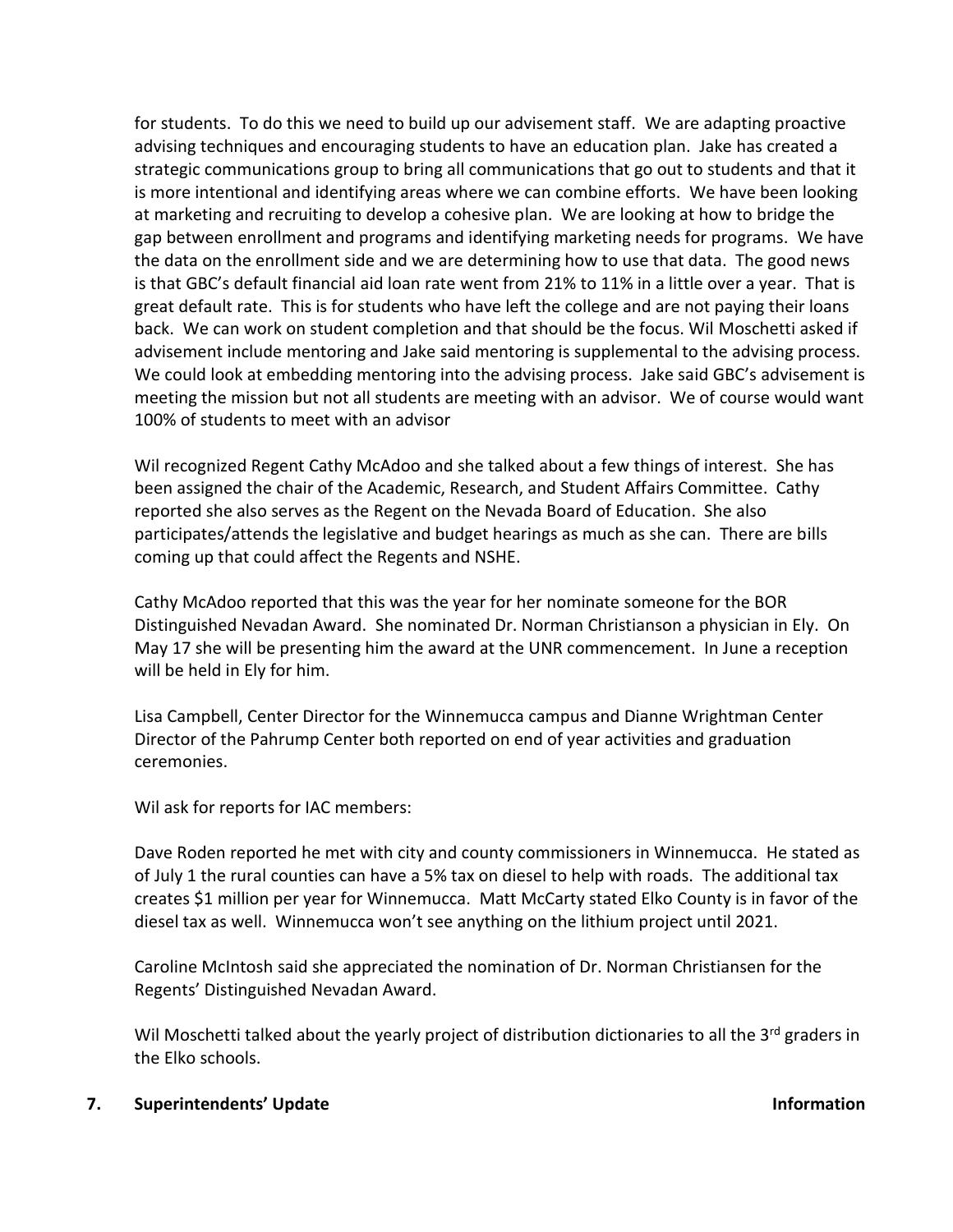No superintendents' update.

### **8. GBC Foundation Update –** *Matt McCarty* **Information**

GBC Foundation Director Matt McCarty reported on Foundation activities.

The Foundation Gala was a success and finished in the black. The GBCF is looking at developing a strategic plan for the next five years. Some focuses will be building our scholarships, building a foundation, and leaving a legacy.

Matt reported the Humboldt Health Sciences Building has been delayed as costs are significantly higher than expected. We still have support in Winnemucca.

Matt McCarty reported the GBC Foundation offices have moved. They are now located at 1025 Chilton Circle in the old KENV-TV station. All Foundation meetings will meet at that location

### **9. President's Update –** *Joyce Helens* **Information**

President Joyce Helens gave an update. She reported two things are on the front burner – accreditation and the budget.

Joyce has been conducting several President's Forums this past year with the topic being accreditation for the last one. A question was asked at this forum on updating the strategic plan. Joyce said the strategic plan is approved from a certain date to the certain date so you cannot update during accreditation.

Joyce talked about how the formula funding hurts GBC and talked about that history. Joyce came in during a cliff year and the enrollment was down. The count year is next year. Our big bump in enrollment this year is good but doesn't count. We have data to look at. We had 1000 students apply and only 200 enrolled. What happed to the other 800? It could be that no one got back to them as we only have one advisor. GBC has also lost a lot of staff – 86 full time positions. Our only option is to grow out of it by looking at new programs, looking at athletics, getting back to all the people who apply and marketing everything that we do. The low yield programs that don't produce enrollments or graduates needs to be looked at. We need to shift focus and funding to something else such as advising.

Joyce reported May will be a busy time. We will have commencements in Elko and Pahrump and Winnemucca. Ely will have a graduation celebration. The GBC town halls have been successful. The next one is scheduled in Winnemucca in April.

For John's Tierney's benefit Joyce recapped the history of the formula funding, the weighted credit hours and the bridge funding. The new formula funding has really hurt the community colleges. We also face challenges getting the renovation of our welding lab funded. It has been a priority for a capital improvement project since 2009, but it continues to be unfunded. Workforce development is very important so it is frustrating why we cannot get this funded. GBC has had the highest enrollment in CTE that we have ever had. Since the announcement of